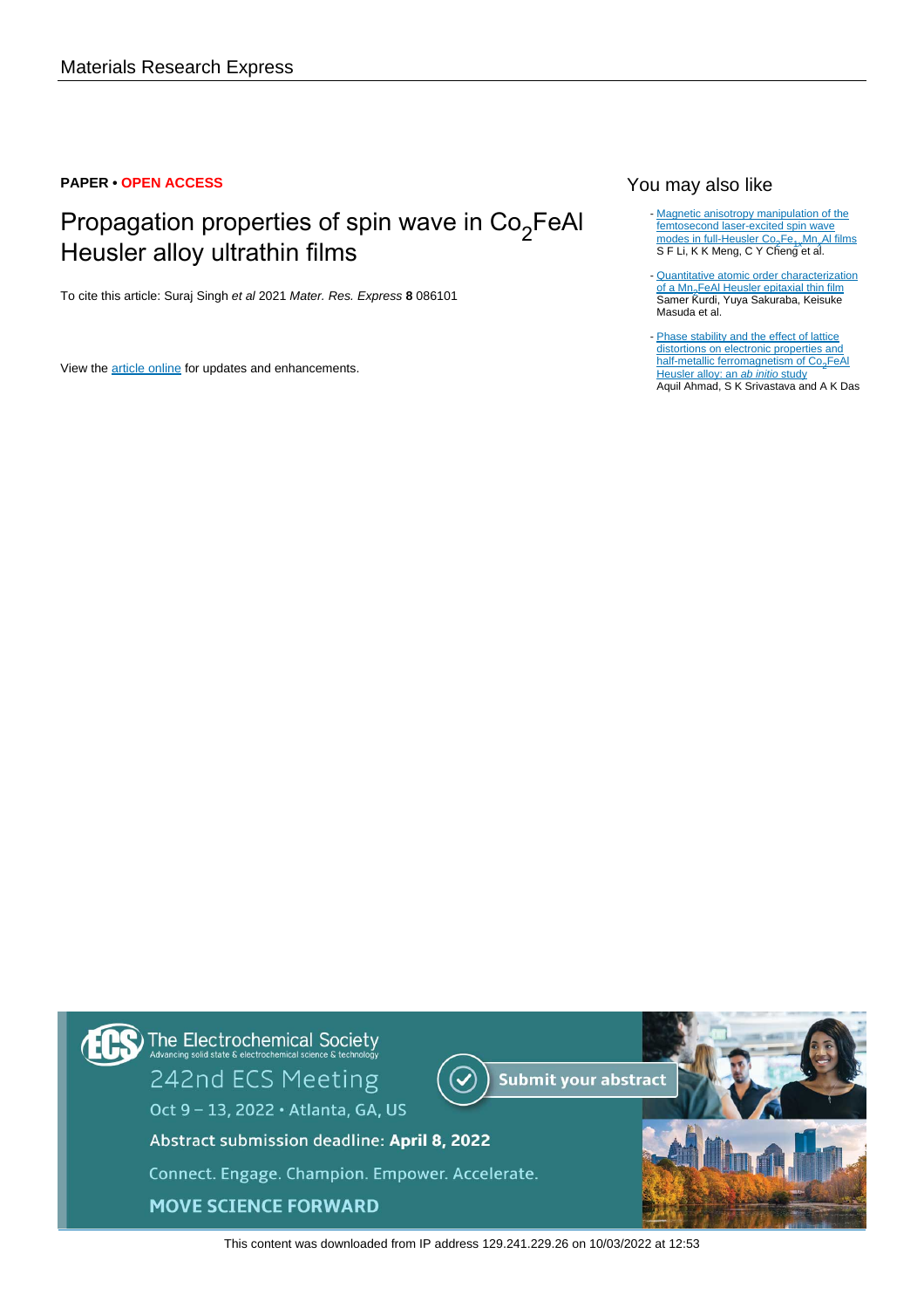# **Materials Research Express**

#### PAPER

#### OPEN ACCESS

CrossMark

RECEIVED 20 March 2021

REVISED 9 August 2021

ACCEPTED FOR PUBLICATION 13 August 2021

PUBLISHED 25 August 2021

Original content from this work may be used under the terms of the [Creative](http://creativecommons.org/licenses/by/4.0) [Commons Attribution 4.0](http://creativecommons.org/licenses/by/4.0) **licence** 

Any further distribution of this work must maintain attribution to the author(s) and the title of the work, journal citation and DOI.



ultrathin films

Suraj Singh1,<sup>∗</sup> [,](https://orcid.org/0000-0001-9113-0000) Nanhe Kumar Gupta<sup>2</sup> , Soumyarup Hait<sup>2</sup> , Sujeet Chaudhary<sup>2</sup> , Thomas Tybell<sup>3</sup> and Erik Wahlström<sup>1</sup>

- <sup>1</sup> Center for Quantum Spintronics, Department of Physics, NTNU—Norwegian University of Science and Technology, NO-7491 Trondheim, Norway
- <sup>2</sup> Thin Film Laboratory, Department of Physics, Indian Institute of Technology Delhi, New Delhi 110016, India
- <sup>3</sup> Department of Electronic Systems, NTNU—Norwegian University of Science and Technology, NO-7491 Trondheim, Norway
- Author to whom any correspondence should be addressed.

E-mail:[rsinghsuraj1992@gmail.com](mailto:rsinghsuraj1992@gmail.com)

Keywords: Heusler alloy, CO<sub>2</sub>FeAl, Gilbert damping, spin wave spectroscopy Supplementary material for this article is available [online](https://doi.org/10.1088/2053-1591/ac1d66)

### Abstract

We report an investigation of spin wave propagation in ion beam sputtered  $Co_2FeAl$  Heusler alloy thin film on  $Si(100)$  substrate. The spin wave transmission spectra measured at fixed frequencies by sweeping the external applied magnetic field were used to estimate technologically relevant spin wave propagation parameters. The spin wave group velocity was found at 6.1 km s<sup> $-1$ </sup> with an attenuation length larger than 7  $\mu$ m. The Gilbert damping parameter was estimated to be 0.019. The frequency dependency of the group velocity decreased with increasing frequency and the attenuation length increased at low frequencies while started to decrease at larger frequencies. The amplitude of nonreciprocity also decreased with increasing frequency. The propagation parameters presented were also independently verified by time-resolved propagating spin wave spectroscopy.

# Introduction

Magnon spintronics, an emerging field of spintronics also known as magnonics, aims at utilizing a magnon current instead of a charge current for information and data processing [[1,](#page-6-0) [2](#page-6-0)]. Magnons are quanta of spin waves and offer a promising way to realize miniaturized, fast and energy efficient spintronics devices. Recent realization of several concepts such as bidirectional conversion of spin to charge current [[3](#page-6-0)], spin wave logic gates[[4](#page-6-0)], a spin wave multiplexer[[5](#page-6-0)] and spin torque nano-oscillators[[6](#page-6-0)] (STNO) have boosted the interest of the science community in this field. For such applications, materials with low Gilbert damping are important, particularly for the realization of low power spin-transfer torque and spin–orbit torque based devices where the switching current is proportional to the Gilbert damping parameter ( $\alpha$ ) [[7,](#page-6-0) [8](#page-6-0)]. Yttrium iron garnet (YIG), an insulating ferrimagnet known for its low Gilbert damping,  $\alpha \approx 10^{-5}$ , is often the material of choice for magnonics devices [[9](#page-6-0)]. However, the incompatibility of  $Gd_3Ga_5O_{12}$  (GGG) substrates, widely used for YIG growth, with CMOS technology put a constraint on the technological applications of YIG based devices[[2](#page-6-0)]. This asks for the exploration of new magnetic materials with low Gilbert damping coefficients that are at the same time CMOS compatible.

Heusler alloys are a promising alternative among various possible magnetic material due to the often low Gilbert damping, high Curie temperature, half metallicity and compatibility with CMOS technology [[10](#page-6-0)–[12](#page-7-0)]. Among the numerous Heusler alloys, Co<sub>2</sub>FeAl (CFA) is known for its high Curie temperature (T<sub>C</sub> = 1000 K), high spin polarization and low Gilbert damping ( $\alpha = 0.001$ ) which makes it an interesting candidate for both spintronics and magnonics applications [[13](#page-7-0), [14](#page-7-0)]. CFA has been widely studied for its interesting static and magnetodynamic properties. A large tunneling magneto resistance reported by Wang et al makes it a candidate as electrode in magnetic tunnel junctions(MTJs) [[15,](#page-7-0) [16](#page-7-0)]. Moreover, it has been studied extensively in CFA/NM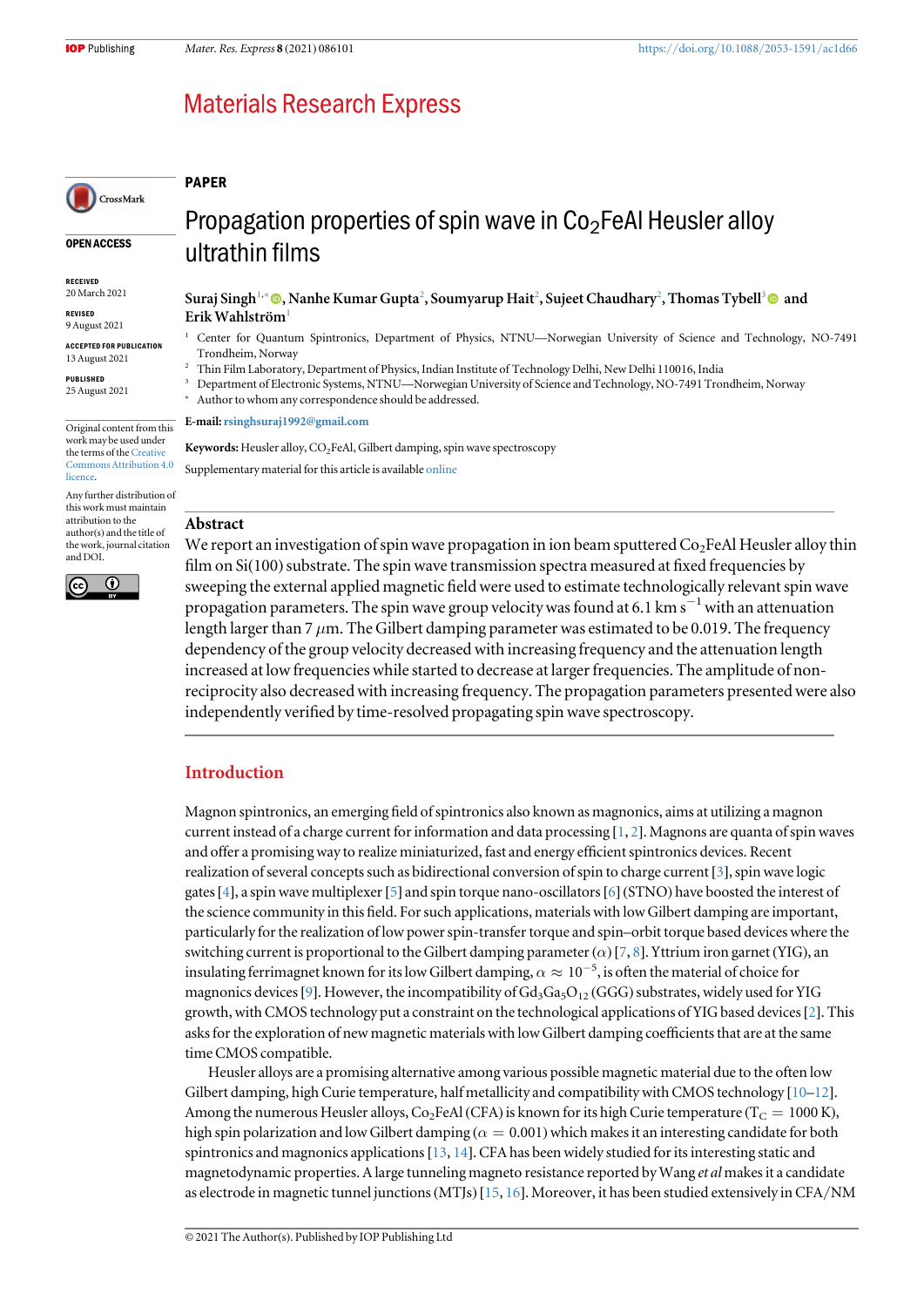<span id="page-2-0"></span>

bilayers, here NM stand for non-magnetic metal, because of its low Gilbert damping and for the potential application in magnetic random-access memory (MRAM) devices[[17](#page-7-0), [18](#page-7-0)]. However, data on spin wave propagation properties and its dependence on spin wave frequency is still missing. Determining spin wave propagation properties in CFA is thus essential for its application in magnonics devices.

Here we report a study of magnetostatic surface spin waves excited in CFA thin films utilizing an all electrical propagating spin wave spectroscopy technique. The spin wave transmission measurements were performed sweeping an external magnetic field at different constant microwave frequencies, and the spin wave propagation parameters were thus estimated as a function of frequency. The so obtained propagation parameters were also independently verified by time resolved spin wave measurements.

# Experimental

The CFA thin film was deposited by ion beam sputtering at base pressure and working pressure of 2  $\times$  $10^{-7}$  Torr and  $8 \times 10^{-5}$  Torr at the room temperature respectively. The crystalline structure of the film was investigated using x-ray diffraction (XRD) technique. Figure 1(a) shows the glancing incidence XRD measurement perform at the glancing angle 1°. Presence of diffraction peak (220) at 45° and absence of peak (200) at 32°suggest A2 type crystalline ordering in the deposited film [[19](#page-7-0)]. The stoichiometry of the film was investigated by energy dispersive x-ray analysis(EDX), see figure S in the supplementary information (available online at[stacks.iop.org](http://stacks.iop.org/MRX/8/086101/mmedia)/MRX/8/086101/mmedia). The M-H loops were measured by magneto optic Kerr effect (MOKE) magnetometer in longitudinal geometry at room temperature. The in-plane field angle  $(\varphi)$ dependent MOKE measurements found to display in-plane uniaxial anisotropy of the film, see figure 1(b).

A series of spin wave devices were fabricated on the CFA thin film depositing an insulating layer of  $SiO<sub>2</sub>$ followed by deposition of a pair of microwave antennas by a combination of electron beam lithography and liftoff techniques. Both, the  $SiO<sub>2</sub>$  layer and the microwave antennas were deposited by electron beam evaporation. A typical device fabricated for the excitation of spin wave along the hard axis is shown in figure 1(c). The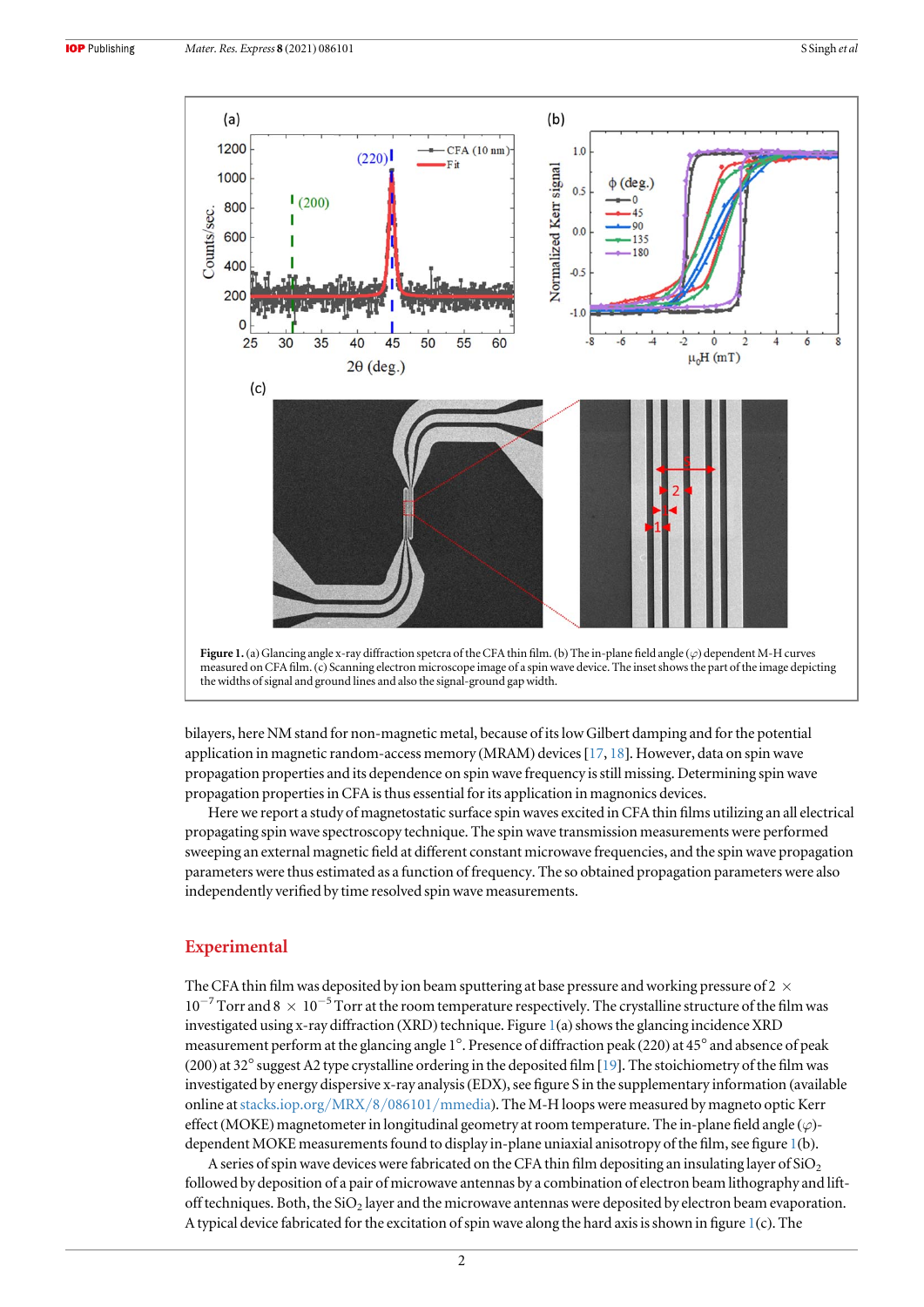microwave antennas were chosen in the ground-signal-ground (GSG) geometry.The widths of ground and signal lines were 2, [1](#page-2-0)  $\mu$ m respectively with ground-signal gap of 1  $\mu$ m, see figure 1(c). The patterned devices were placed between the pole piece of an electromagnet, allowing an in-plane magnetic field parallel to the coplanar waveguides(CPWs) to be applied to excite magnetostatic surface spin wave (MSSW). Microwave current/ voltage pulses from an Agilent analog signal generator/picosecond pulse generator were sent to one antenna in order to excite spin waves. The excited spin waves travelling towards the second antenna induce a voltage which is detected by a spectrum analyzer and sampling oscilloscope in continuous and time resolved spin wave measurements, respectively. The spin wave measurements were performed at various antenna gap distances, s, ranging from 8–20  $\mu$ m (see figure [1](#page-2-0)(c)) along the positive and negative directions of the applied magnetic field.

To quantitatively evaluate the spin wave propagation parameters, the signal recorded as a function of magnetic field was fitted to the product of a Gaussian and oscillatory function given by [[20](#page-7-0)]:

$$
y = \frac{A}{\Delta H \sqrt{\frac{\pi}{2}}} \exp\left(-\frac{2(H - H_r)^2}{(\Delta H)^2}\right) \exp\left(i2\pi \left(\frac{H - H_{ref}}{H_{per}}\right)\right) \tag{1}
$$

where, A is the amplitude of the spin wave,  $\Delta H$  the linewidth,  $H_r$  the resonance field,  $H_{per}$  the period of oscillation, and  $H_{ref}$  the reference field for which there is no spin wave signal.

The spin wave amplitude, resonance field, and oscillation period are extracted from the fittings. The spin wave amplitude, which follows an exponential decay,  $A = \exp(-s/A)$ , where A is the attenuation length, was estimated as a function of gap distance, and was used to determine the spin wave attenuation length. The oscillation period observed in field space was converted to frequency space in order to estimate the spin wave delay time ( $t_d$ ). More information of this method can be found somewhere else [[21](#page-7-0)]. Plotting  $t_d$  versus s allows to estimate the group velocity (as  $s = v_{\sigma}t_d$ ). Finally, the spin wave relaxation time was inferred from the slope of  $ln(A)$  versus  $t_d$  plots.

#### Results and discussion

The induced voltage measured at various gap distances,  $s = 10, 15$ , and [2](#page-4-0)0  $\mu$ m is shown in figure 2(a). A clear oscillatory signal was observed, and the amplitude and oscillation period decreased with increasing gap distance. Figure [2](#page-4-0)(b) depicts a FFT transform of the current density calculated numerically from the spatial distribution of microwave current in the antenna. A main peak at wave vector,  $k = 1.34 \ \mu m^{-1}$  and two secondary peaks were observed. The calculated wavevector relates to the actual wave vector of the spin wave to be excited. To verify this, the spin wave resonance field was extracted as function of frequency and fitted to MSSW dispersion curve given by equation ([2](#page-4-0)), see figure  $2(c)$ .

$$
f_{MSSW} = \frac{\gamma}{2\pi} \sqrt{H(H + M_{\text{eff}}) + (M_{\text{eff}})^2 \left(\frac{1 - e^{-2kd}}{4}\right)}
$$
(2)

where,  $f_{MSSW}$  is magnetostatic surface wave frequency,  $\gamma$  is the gyromagnetic ratio  $= g\mu_B/h$ , g is the Landé g-factor,  $\mu_B$  is the Bohr magneton, and h is the Planck's constant.

The best fit between experimental and theoretical data is found for an effective field,  $M_{\text{eff}} = 12500 \pm 100$ Oe, and  $k = 1.24 \pm 0.2 \ \mu m^{-1}$  [[22](#page-7-0)]. The experimentally observed wave vector matches well with the theoretical value. The effective field extracted is further used for estimating the spin wave delay time.

The signal amplitude measured corresponds to the amplitude of the spin wave and the oscillations attributed to the phase delay acquired by the spin wave during propagation between the two antennas[[23](#page-7-0)]. The spin wave excited by the antenna is not perfectly monochromatic. This non-monochromaticity is attributed to the finite width ( $\Delta k$ ) of the excited wave vector due to the antenna geometry. Therefore, the excited spin wave signal consists of multiple wave vector components. These components acquire different phase delays,  $\varphi = k s$ , after propagating the distance s between the two antennas. Spin waves arriving with different phases satisfy the resonance condition at different fields and results in an oscillatory behavior in the measured signal. The spin wave amplitude and the oscillation period are two important parameters containing the details of spin wave. Investigating these two parameters as a function of gap distance thus allows to estimate the spin wave propagation properties. Figure  $2(d)$  $2(d)$  (data in black open square) shows a plot of logarithm of spin wave amplitude against gap distance. A straight line fitted to -ln(A) versus s gives an attenuation length at 7.7  $\mu$ m at 3 GHz. Similarly, the spin wave relaxation time and group velocity were estimated fitting -ln(A) versus  $t_d$  and  $t_d$  versus s data, see figure [2](#page-4-0)(d) (data in red and blue open circles). The relaxation time and group velocity were found to be 1.2 ns and 6.1 km s<sup>−1</sup> at 3GHz, respectively. The Gilbert damping parameter,  $\alpha = v \sqrt{v} \sqrt{a}$ , is estimated at 0.019.

To investigate the dependence of propagation parameters on spin wave frequency, measurements were performed at various microwave frequencies. Figure [3](#page-5-0) summarizes the variation of group velocity, attenuation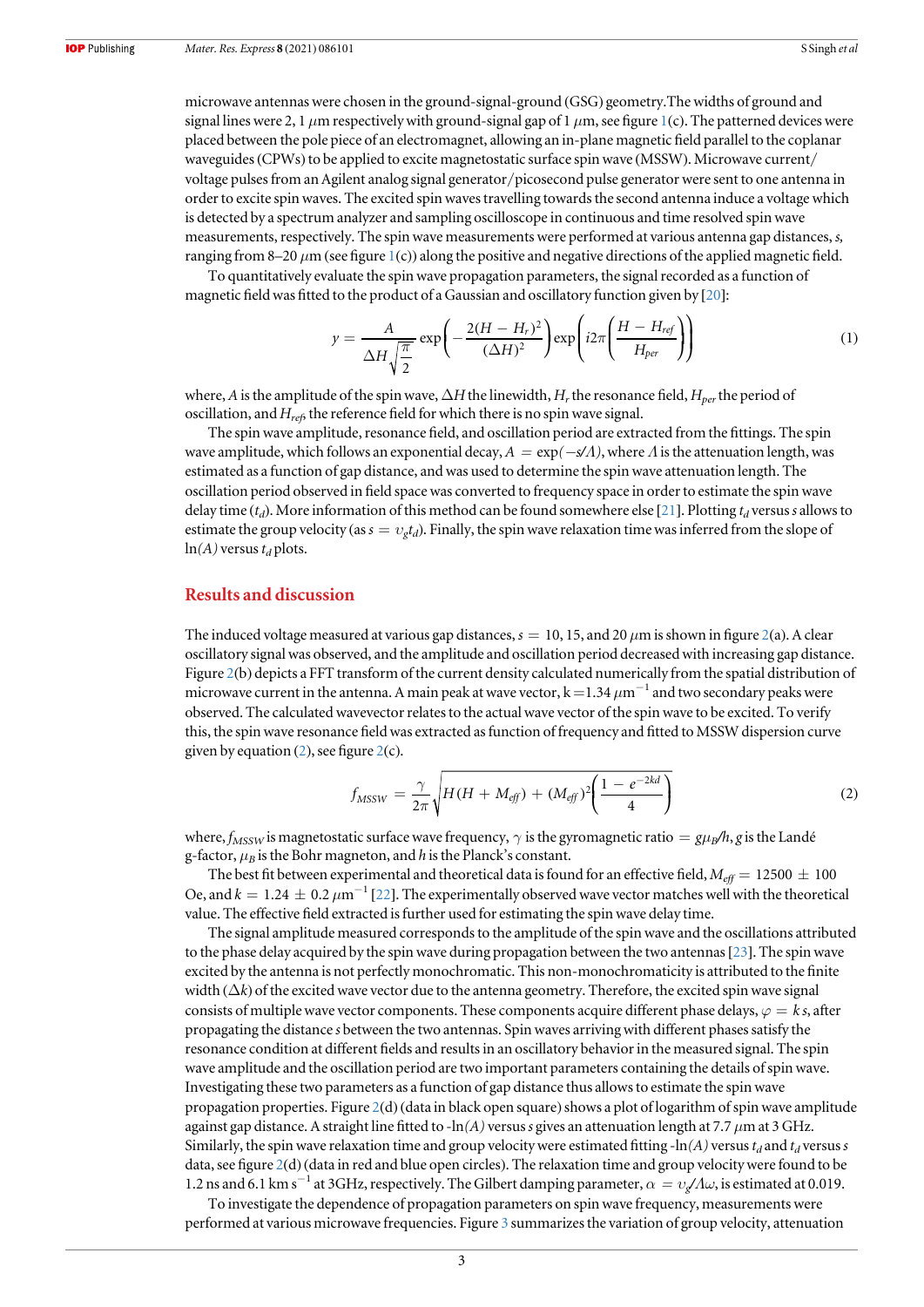<span id="page-4-0"></span>



length, relaxation time and amplitude non-reciprocity with the spin wave frequency in (a), (b),(c), and (d), respectively. The group velocity was found to decrease with increasing frequency. While the attenuation length is found to increase at low frequencies and to decrease at larger frequencies. Such behavior is unexpected, normally the behavior follows the same trend as the group velocity. To investigate this behavior, we examined the spin wave amplitude, which used to extract the spin wave attenuation length, in more detail. The spin wave amplitude was found to follow the same trend as the attenuation length. One possible explanation is that the sample is not fully in a saturation state at low magnetic fields. As the external magnetic field increases, the magnetization increases and hence the spin wave amplitude increases at first until the film is fully saturated. The observation is matching well with the trend observed in the M–H curve along the hard axis. The spin wave amplitude reaches its maximum value at the saturation, and for even larger applied field the amplitude starts to decrease because of damping which has a linear dependency on spin wave frequency. The spin wave relaxation time was found to increase with increasing magnetic field. The observed frequency dependence is in accordance with the observed attenuation length behavior. The spin wave amplitude non-reciprocity was estimated taking the ratios of spin wave amplitude propagating along positive and negative magnetic fields. The non-reciprocity parameter  $(\kappa)$  was found at 0.72  $\pm$  0.15 at 3GHz and decreasing in a linear fashion with increasing frequency.

Furthermore, to verify the spin wave parameters estimated using this approach, time resolved propagating spin wave measurements were performed. The spin wave packet measured was fitted to a Gaussian function, see figure [4](#page-5-0)(a). Wave packet measured at various gap distances is reported in figure [4](#page-5-0)(b). The spin wave amplitude and delay time was used to estimate the group velocity and the attenuation length using the same method as discussed above. The spin wave group velocity and attenuation length were estimated at 6.9 km s<sup>−1</sup> and 9.2  $\mu$ m at 3GHz, matching well with the continuous spin wave measurements.

4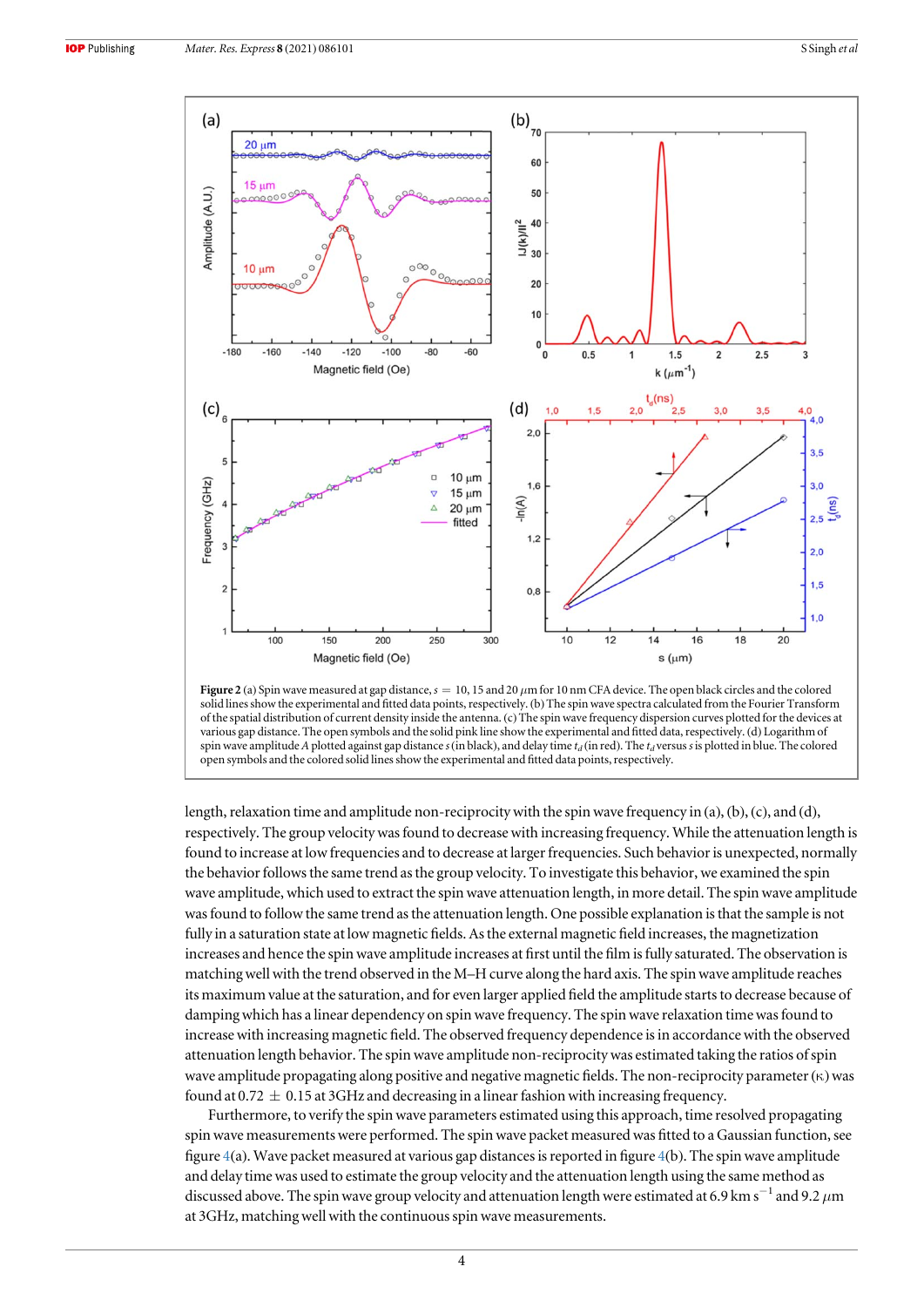<span id="page-5-0"></span>

Figure 3. Spin wave group velocity, attenuation length, relaxation time, and amplitude non-reciprocity plotted as function of spin wave frequency in (a), (b), (c) and (d), respectively.





Finally, we discuss the promise of sputtered  $Co<sub>2</sub>FeAl$  for future high-performance magnonic device technology. A large group velocity and low Gilbert damping are the basic requirements for any material to be useful for magnonics applications. Our measurements reveal a low Gilbert damping,  $\alpha \approx 0.019$ , for ultrathin,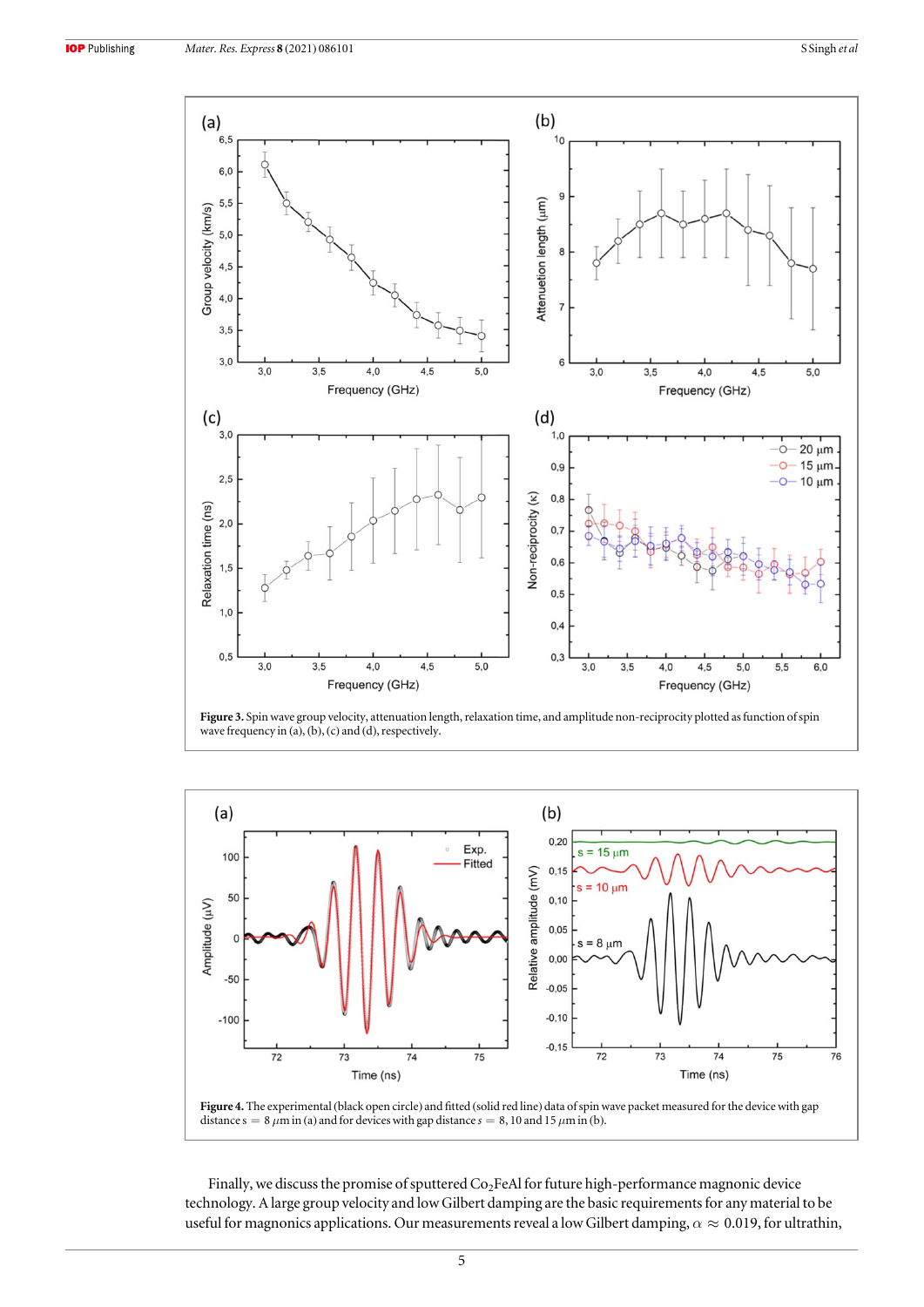<span id="page-6-0"></span>10 nm CFA film on a CMOS compatible silicon substrate. Thick (53 nm) Co<sub>2</sub>FeAl films have also been reported to have low Gilbert damping,  $\alpha \approx 0.0015$  [[21](#page-7-0)] which is one order of magnitude smaller than other sputtered Heusler alloys[[24](#page-7-0)]. We note that the enhanced Gilbert damping we measure in ultrathin films can tentatively be attributed to the impurity induced scattering which typically dominates at low thickneses[[25](#page-7-0)]. Moreover, the film degradation due to lithography processes may have also caused the enhancement in the damping parameter. The spin wave group velocity measured for the CFA films is 5 times larger than typically reported for YIG[[26](#page-7-0)], and competes well with those reported for other Heusler alloy thin films[[24](#page-7-0)]. Therefore, our findings support that CFA holds a great promise for application in magnonics devices including fast propagating spin waves over long distances.

## Conclusion

In conclusion, we have investigated spin wave propagation properties of ion beam sputtered  $Co<sub>2</sub>FeAl$ , Heusler alloy ultrathin films using all electrical propagating spin wave spectroscopy. We established a spin wave group velocity of 6.1 km s<sup>-1</sup>, substantially larger than for YIG. Moreover, we found a Gilbert damping parameter of  $\alpha \approx 0.019$  for ultrathin films on Si, comparable to that in the thicker films of other Heusler alloy films. The spin wave propagation parameters namely the group velocity is found to decrease with increasing frequency while the relaxation length found to increase with increasing frequency. The spin wave attenuation length is found to increase at low frequencies and started to decrease at larger frequencies. The amplitude non-reciprocity was also found to decrease with increasing frequency. The obtained data for the spin wave group velocity and attenuation length were independently verified by time resolved propagating spin wave spectroscopy. The results, presented here for ion beam sputtered Co<sub>2</sub>FeAl ultrathin films on silicon, i.e., a large spin wave group velocity and low Gilbert damping are promising for applications in magnonics applications.

#### Acknowledgments

This work was partly supported by the Research Council of Norway through its Center of Excellence funding scheme, project number 262633, 'QuSpin.' S.S. acknowledges partial funding obtained from the Norwegian PhD Network on Nanotechnology for Microsystems, which is sponsored by the Research Council of Norway, Division for Science, under Contract No. 221860/F40. The Research Council of Norway is acknowledged for the support to the Norwegian Micro- and Nano-Fabrication Facility, NorFab, project number 245963/F50.

### Data availability statement

The data that support the findings of this study are available upon reasonable request from the authors.

# ORCID iDs

Suraj Singh [https:](https://orcid.org/0000-0001-9113-0000)//orcid.org/[0000-0001-9113-0000](https://orcid.org/0000-0001-9113-0000) Thomas Tybell @ [https:](https://orcid.org/0000-0003-0787-8476)//orcid.org/[0000-0003-0787-8476](https://orcid.org/0000-0003-0787-8476)

#### References

- [1] Chumak A V, Vasyuchka V I, Serga A A and Hillebrands B 2015 Magnon spintronics Nat. Phys. 11 [453](https://doi.org/10.1038/nphys3347)–61
- [2] Serga A A, Chumak A V and Hillebrands B 2010 YIG magnonicsJ. Phys. D: Appl. Phys. 43 [264002](https://doi.org/10.1088/0022-3727/43/26/264002)
- [3] Kajiwara Y et al 2010 Transmission of electrical signals by spin-wave interconversion in a magnetic insulator Nature 464 262–[U141](https://doi.org/10.1038/nature08876)
- [4] Schneider T, Serga A A, Leven B, Hillebrands B, Stamps R L and Kostylev M P 2008 Realization of spin-wave logic gates Appl. Phys. Lett. 92 [022505](https://doi.org/10.1063/1.2834714)
- [5] Vogt K, Fradin F Y, Pearson J E, Sebastian T, Bader S D, Hillebrands B, Hoffmann A and Schultheiss H 2014 Realization of a spin-wave multiplexer Nat. Commun. 5 [3727](https://doi.org/10.1038/ncomms4727)
- [6] Haidar M, Awad A A, Dvornik M, Khymyn R, Houshang A and Akerman J 2019 A single layer spin–orbit torque nano-oscillator Nat. Commun. 10 [2362](https://doi.org/10.1038/s41467-019-10120-4)
- [7] Ralph D C and Stiles M D 2008 Spin transfer torques J. Magn. Magn. Mater. 320 [1190](https://doi.org/10.1016/j.jmmm.2007.12.019)-216
- [8] Lee K S, Lee S W, Min B C and Lee K J 2013 Threshold current for switching of a perpendicular magnetic layer induced by spin Hall effect Appl. Phys. Lett. 102 [112410](https://doi.org/10.1063/1.4798288)
- [9] Chang H C, Li P, Zhang W, Liu T, Hoffmann A, Deng L J and Wu M Z 2014 Nanometer-thick yttrium iron garnet films with extremely low damping IEEE Magn. Lett. [5](https://doi.org/10.1109/LMAG.2014.2350958) 1[–](https://doi.org/10.1109/LMAG.2014.2350958)4
- [10] Liu C S, Mewes C K A, Chshiev M, Mewes T and Butler W H 2009 Origin of low Gilbert damping in half metals Appl. Phys. Lett. [95](https://doi.org/10.1063/1.3157267) [022509](https://doi.org/10.1063/1.3157267)